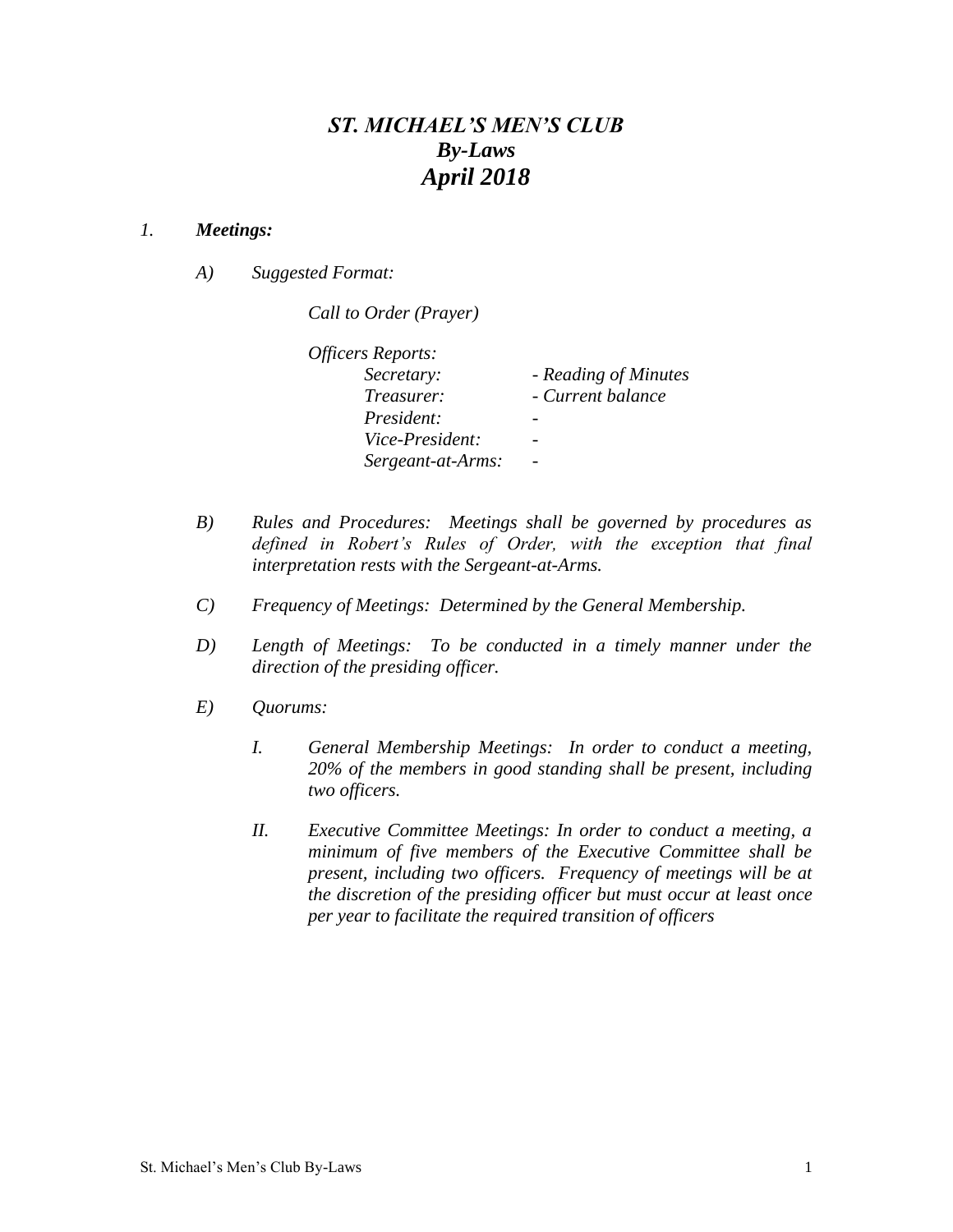- *III. Committee Meetings: In order to conduct a meeting, at least two members of that committee shall be present, with the knowledge and consent of the chairman.*
- *F) Motions: For a motion to pass, a simple majority vote will suffice.*
- *G) New Business: Will normally be submitted to the presiding officer prior to the start of the meeting, so as to determine if it will be added to the meeting agenda.*

## *2. Nominations and Elections:*

- *A) Annual Elections: Conducted by the Board of Trustees.*
- *B) Nomination of Officers: First General Membership meeting in March.*
- *C) Election of Officers: First General Membership meeting in April.*
- *D) Installation of Officers: First General Membership meeting in May.*
- *3. Amendments:*

*The board of Trustees will take proposed amendments to the Club Constitution/By-Laws into consideration, research same, and present their recommendations to the General Membership for ratification by simple majority.*

## *4. Finances, Treasury, Accounts and Activities:*

- *A) Revenues: Dues, miscellaneous receipts and any income obtained through any club-sponsored activity shall be submitted to the Club Treasurer for dispensation in a timely manner.*
- *B) Treasury: All monies collected by the Club, it's officers or committees, shall be deposited in the Club account(s). The General Membership must approve disbursements of more than \$250 by any one of the officers, members of the Executive Committee, or Committee Chairman unless associated with the reimbursement of a club member for expenses incurred with a previously budgeted item, approved function, approved purchase or reoccurring club activity.*
- *C) Checking Account: All check requests \$250.00 and above require two officers signatures.*
- *D) Account(s): The Treasury shall be deposited in the Club account(s) as directed by the Executive Committee.*